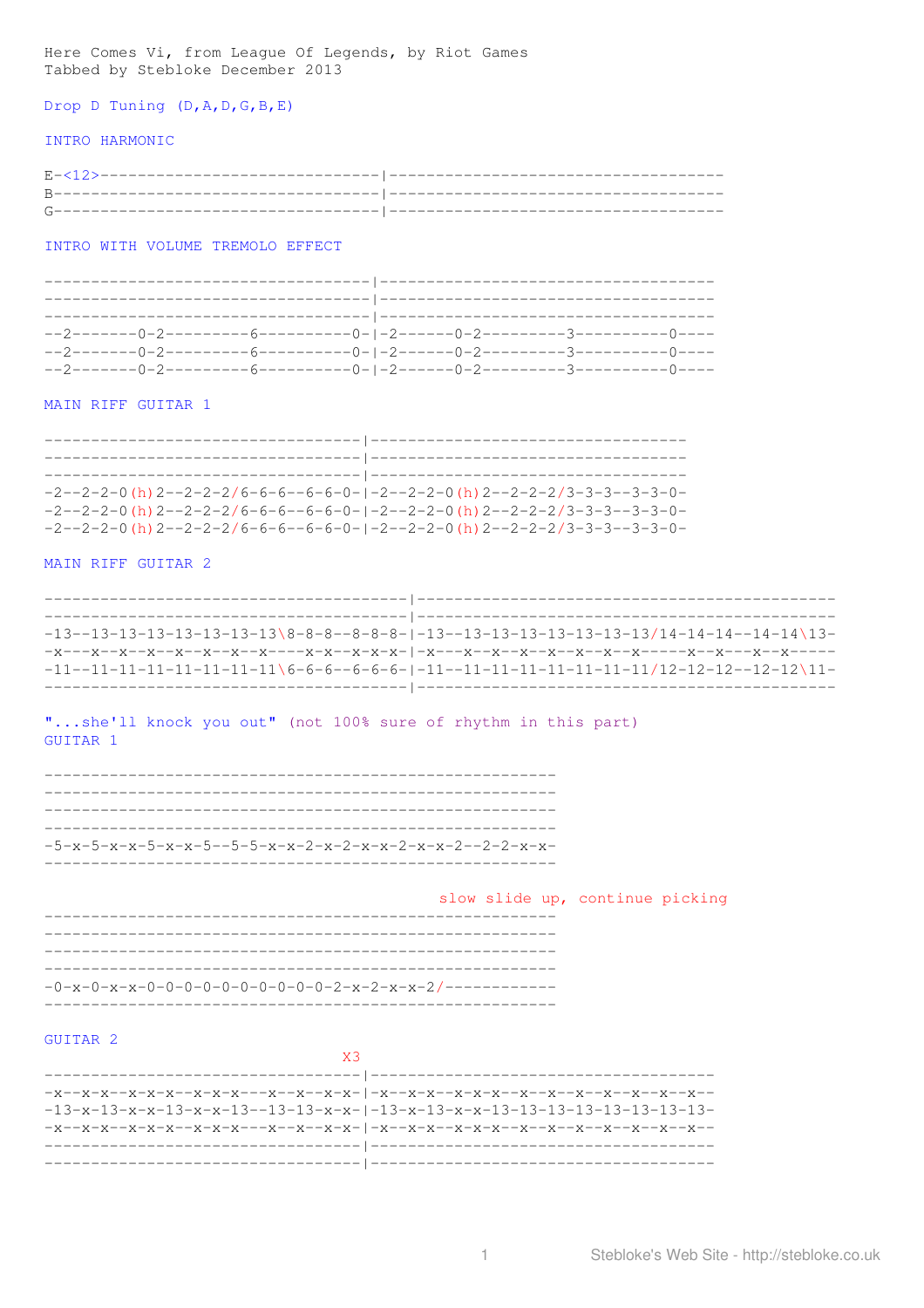|                                                                                                                                                                                                                                         | XЗ |
|-----------------------------------------------------------------------------------------------------------------------------------------------------------------------------------------------------------------------------------------|----|
| $-2-2-2-2-2-2-2-2$ (p) $0-0-0-0-0-0-0-5-5-5-5-5-5-5-5-5/7-7-7-7-7-0-1$<br>$-2-2-2-2-2-2-2-2$ (p) $0-0-0-0-0-0-0-5-5-5-5-5-5-5-5-5/7-7-7-7-7-0-1$<br>$-2-2-2-2-2-2-2-2$ (p) $0-0-0-0-0-0-5-5-5-5-5-5-5-5-5-5/7-7-7-7-0-1$                |    |
| $-2-2-2-2-2-2-2-2-2$ (p) $0-0-0-0-0-0-5-5-5-5-5-5-5-5-3-3-3-3-1$<br>$-2-2-2-2-2-2-2-2$ (p) $0-0-0$ ---0-0-5-5-5-5-5-5-5-5-5-3-3---1-1--<br>$-2-2-2-2-2-2-2-2-2$ (p) $0-0-0-0-0-0-5-5-5-5-5-5-5-5-3-3-3-1$                               |    |
| CHORUS GUITAR 2<br>1st and 3rd times                                                                                                                                                                                                    |    |
|                                                                                                                                                                                                                                         |    |
| 2nd $time$                                                                                                                                                                                                                              |    |
| $-7-7-7-7-7-7-7-7$ $-5-5-5-5-5-5-5-5-5-5-5-5-5-5-5-5$ $-4-4-4-4-5-5/7-1$                                                                                                                                                                |    |
| 4th time                                                                                                                                                                                                                                |    |
|                                                                                                                                                                                                                                         |    |
| "And as a matter of fact" (muted)<br>lst and 3rd times                                                                                                                                                                                  |    |
| $-[2] - [2] - [2] - [2] - [0] - [2] - [2] - [2] - [2] - [6] - [6] - [6] - [6] - [6] - [6] - [6] - [0] - [6]$<br>$-$ [2] - [2] - [2] - [2] - [0] - [2] - [2] - [2] - [2] - [6] - [6] - [6] - [6] - [6] - [6] - [6] - [0] -<br>2nd $time$ |    |
| 4th time                                                                                                                                                                                                                                |    |
| $-[2]-[2]-[2]-[2]-[0]-[2]-[2]-[2]-[2]-[2]-3-3-$<br>$-[2]-[2]-[2]-[2]-[0]-[2]-[2]-[2]-[2]-[2]-3-3-$<br>$-[2]-[2]-[2]-[2]-[0]-[2]-[2]-[2]-[2]-[2]-3-3-$                                                                                   |    |

Stebloke's Web Site - http://stebloke.co.uk